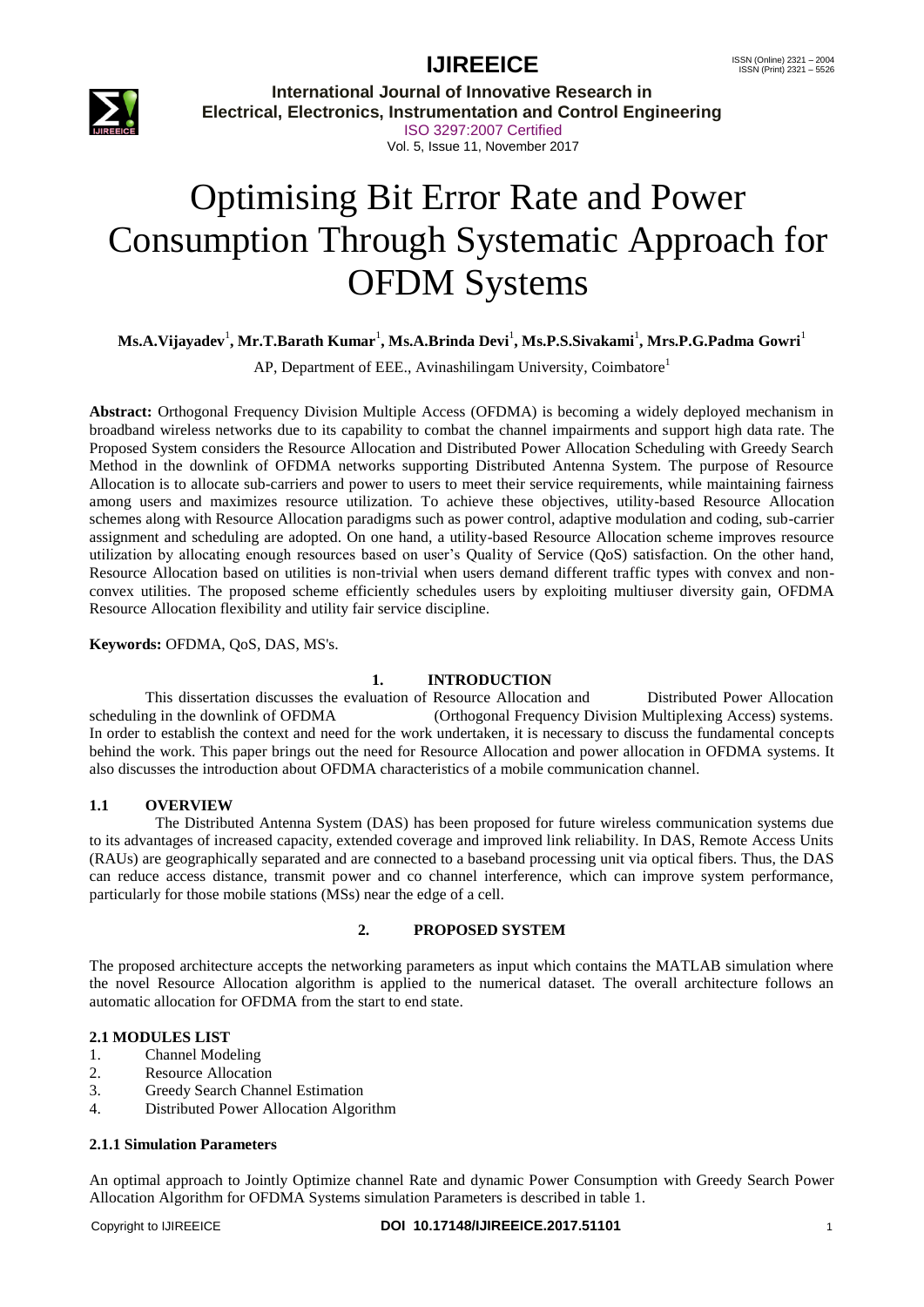

### **International Journal of Innovative Research in Electrical, Electronics, Instrumentation and Control Engineering**

ISO 3297:2007 Certified

Vol. 5, Issue 11, November 2017

| <b>Initial Parameters</b>     | <b>Value Assigned</b> |
|-------------------------------|-----------------------|
| Number of Primary Users (PUs) | $10 - 30$             |
| Number of Channels (CH)       | $10 - 15$             |
| Number of subcarriers         | 64                    |
| Required bit error rate       | $10^{-3}$             |
| Total Space (Simulation)      | $-log(5*BER)/1.6$     |
| <b>Total Power</b>            | 20 dBm                |
| Bandwidth                     | 1 MHz                 |
| <b>Bad Power</b>              | 1.1565                |
| Amplitude                     | 40                    |
| Channel modeling length       | 6                     |

|  | Table 1: Simulation Parameters |
|--|--------------------------------|
|--|--------------------------------|

### **3. OFDMA SYNCHRONIZATION**

This OFDMA synchronization shows a method for digital communication with OFDMA synchronization based upon the IEEE 802.11a standard. System objects from the Communication System Toolbox are utilized to provide OFDMA modulation and demodulation and help synchronization functionality. In particular, this example illustrates methods to address real-world wireless communication issues like carrier frequency recovery, timing recovery and frequency domain equalization.

The IEEE 802.11a standard describes the transmission of an OFDMA modulated signal for information exchange between systems in local and metropolitan area networks. This example utilizes the physical layer outlined by that standard, specifically the preamble symbols and the OFDMA grid structure. The purpose of this example can be explained as:

 $\triangleright$  To model a general OFDMA wireless communication system that successfully recovers messages, which also corrupted by various simulated channel impairments.

### **4. OFDMA SIMULATION**

Since MATLAB has a built-in function "ifft ()" which performs Inverse Fast Fourier Transform, IFFT is opted for the development of this simulation. Six m-files are written to develop this MATLAB program of OFDMA simulation. One of them is the main program script file, which is the only file that needs to be run, while other m-files will be invoked accordingly. A 256-grayscale bitmap image is required as the source input. Another bitmap image file will be generated at the end of the simulation as the output.

Three MATLAB data storage files (err\_calc.mat, OFDMA\_parameters.mat, and received.mat) are generated during the simulation. err\_calc.mat is to archive the baseband data before the transmission and be retrieved at the end of the simulation for the purpose of error calculations. OFDMA\_parameters.mat is to archive the parameters initialized at the beginning of the simulation and reserve them for the receiver to use later. In the reality, the receiver would always have these parameters; in this simulation, these parameters are configured by the user at the beginning, so they are passed to the receiver by OFDMA\_parameters.mat as if being preset in the receiver.

### **5. SOFTWARE IMPLEMENTATION**

The OFDMA iterative sub-channel and power allocation of total capacities between the proposed method subgradient and Energy Efficient power allocation is efficiently implemented. The implementation effects capacity to increase as the number of users increases. This is the effect of multiuser diversity gain, which is more prominent in systems with larger number of users. The proposed method has a consistently higher total capacity than the subgradient power allocation method for all the numbers of users for this set of simulation parameters. This advantage can be attributed to the relaxation of the proportionality constraints and the added freedom of assigning the  $N^*$  subcarriers. To formulate a Resource Allocation problem with finite queue backlogs over multiple time slots for the downlink of an OFDMA-based distributed network. This is a non-linear problem with integer variables and thus very difficult to solve in general. We propose an iterative procedure to solve it exactly using a commercial integer program solver. This will allow us to validate our search method. For implementation, i.e., to compute the allocation in a time significantly lower than the duration of a channel, it can be develop a family of optimal search method that offers different tradeoffs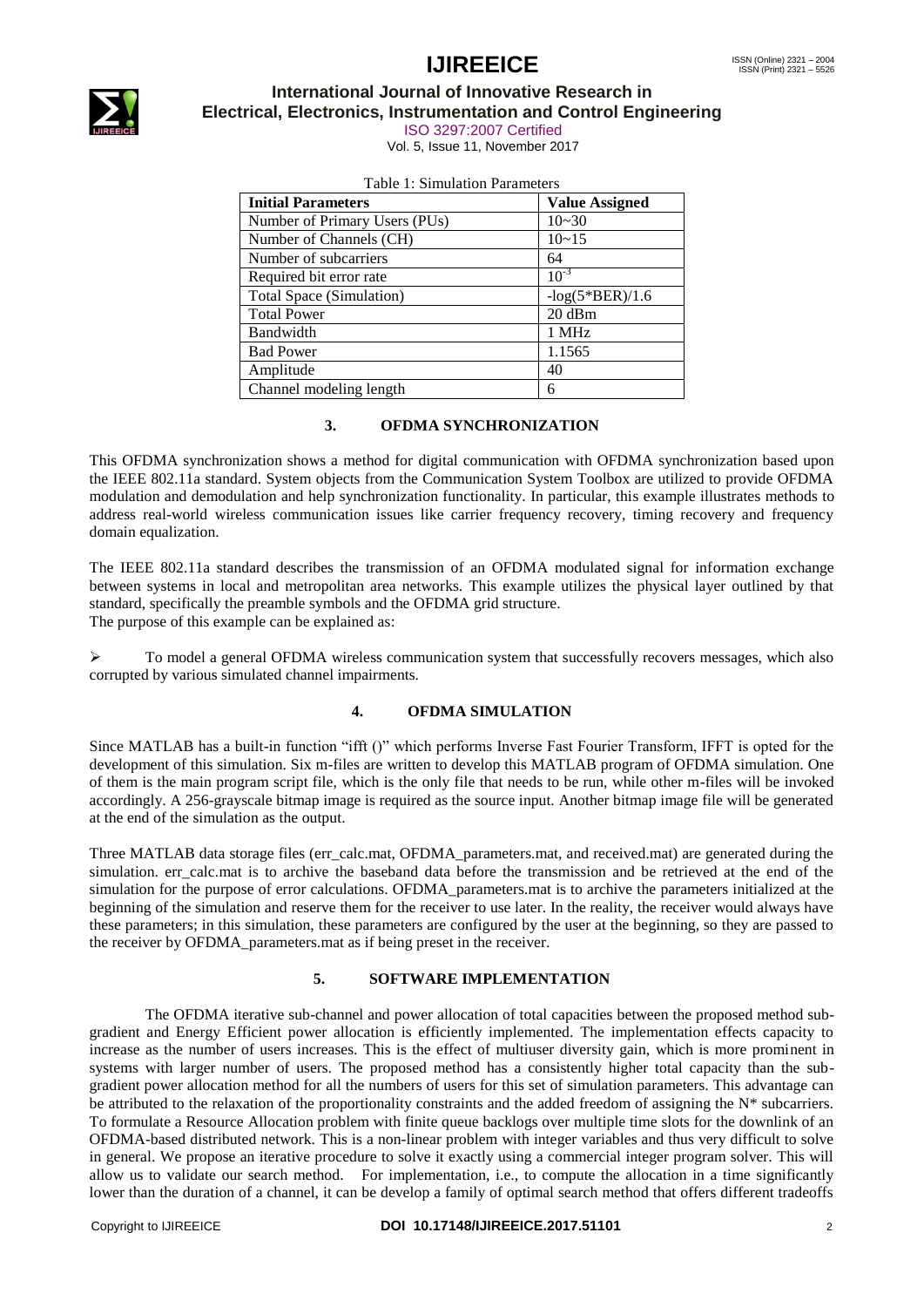

### **International Journal of Innovative Research in**

**Electrical, Electronics, Instrumentation and Control Engineering**

ISO 3297:2007 Certified

Vol. 5, Issue 11, November 2017

in terms of speed and efficiency. We show that our optimal Energy efficiency method perform well in terms of time and efficiency.

### **6. EXPERIMENTAL RESULTS**

|                         | State Greedy based optimal resourc |  |  |  |
|-------------------------|------------------------------------|--|--|--|
| Loading Please wait 425 |                                    |  |  |  |
|                         |                                    |  |  |  |
|                         |                                    |  |  |  |
|                         |                                    |  |  |  |
|                         | Fig.1 Wait bar Process             |  |  |  |
|                         | $\blacksquare$ Input               |  |  |  |

| Enter the Number of Users size:        |
|----------------------------------------|
| <b>Enter the Total Channels:</b><br>10 |
| Cancel<br>OK.                          |

Fig.2 Initializes Number of Users and Channels

This fig. 2 shows that the input initialization of number of users and number of channels to be used.



Fig.3 Resource Allocation Capacity

This fig.3 shows the initialization of all the variables. It keeps track of the capacity for each user and *N* is the set of unallocated subcarriers.



Fig. 4 Resource Allocation Index Variation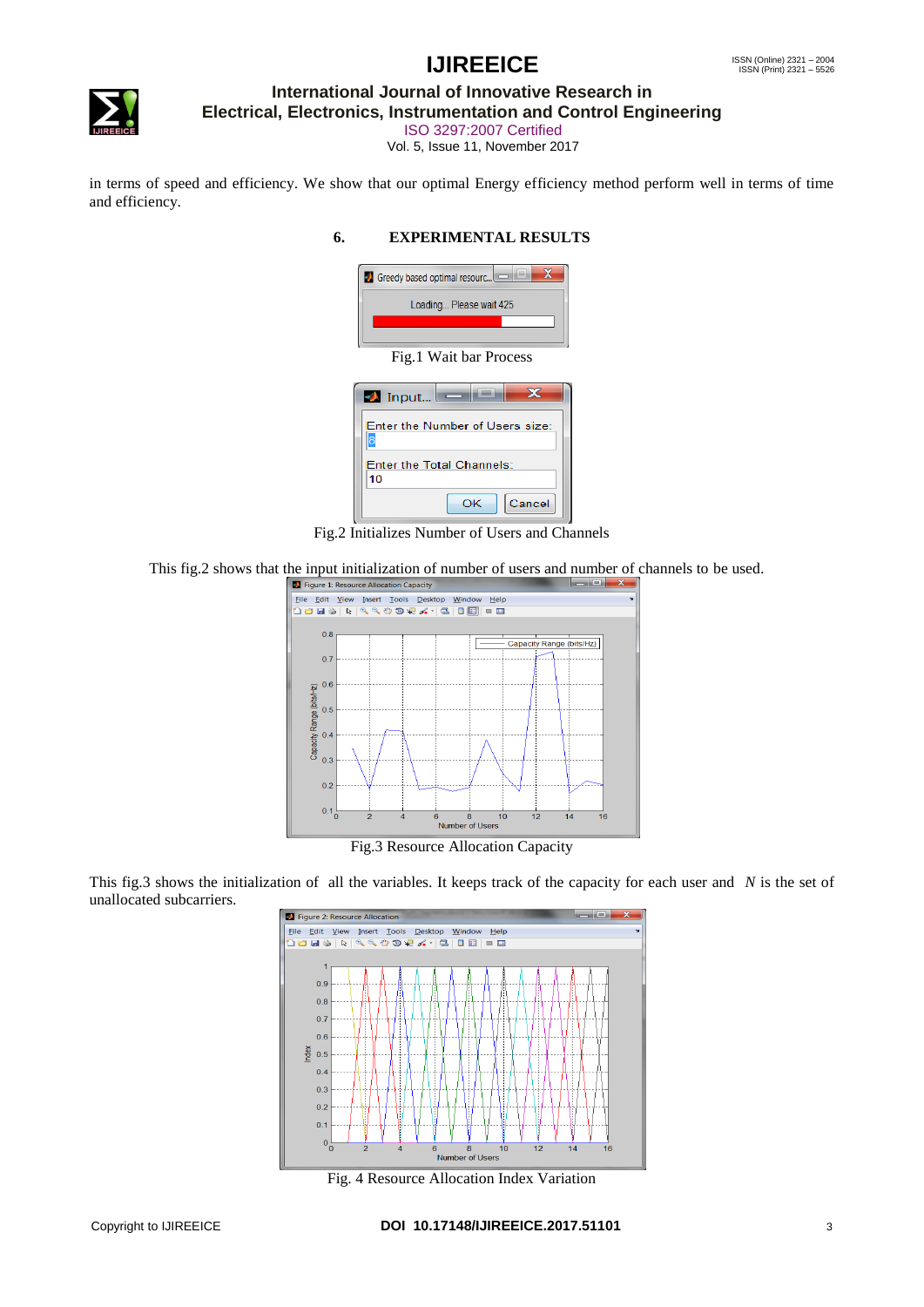### ISSN (Online) 2321 - 2004<br>ISSN (Print) 2321 - 5526

# **IJIREEICE**



### **International Journal of Innovative Research in Electrical, Electronics, Instrumentation and Control Engineering**

ISO 3297:2007 Certified Vol. 5, Issue 11, November 2017



Fig.5 Number of Resource Allocation ( $N = 64$ )

This fig.5 shows that it assigns unallocated subcarrier to each user which has the maximum gain for that user.



Fig.6 Transmit Power Allocation capacity

| $\blacksquare$ Input<br>$\overline{\phantom{0}}$ |
|--------------------------------------------------|
| Enter the Number of Users size:<br>16            |
| Enter the Total Channels:<br>32                  |
| Cancel<br>OK.                                    |

Fig.7 Initializes Number of Users (16) and Channels (32)

This fig.7 shows that the input initialization of number of users with 32 number of channels.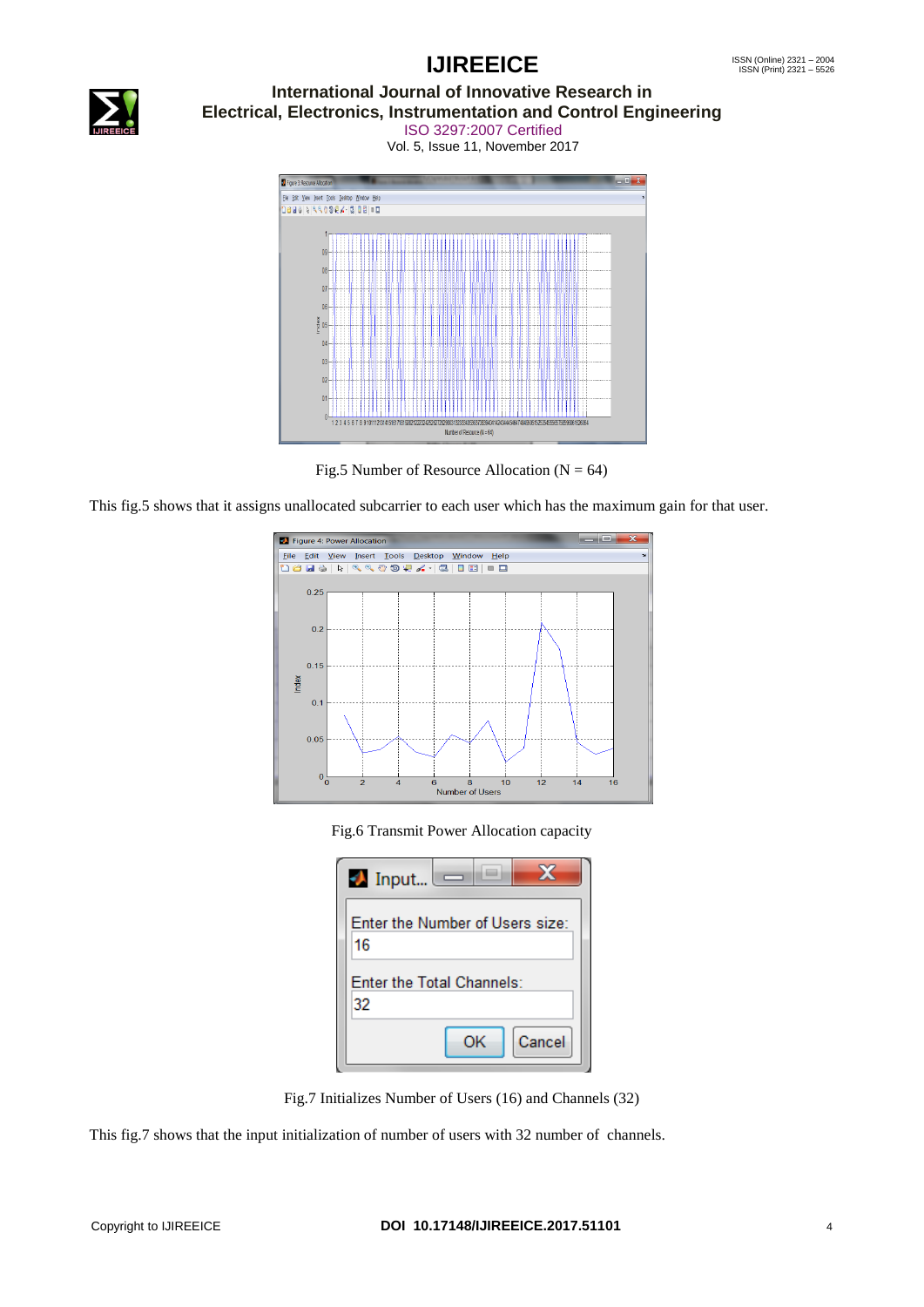

### **International Journal of Innovative Research in Electrical, Electronics, Instrumentation and Control Engineering**

ISO 3297:2007 Certified Vol. 5, Issue 11, November 2017



Fig.8 Resource Allocation Capacity of 32 users



Fig.9 Resource Allocation Index Variation of User size = 32

This fig.9 shows that the user that needs a subcarrier mostly. It is iterated to choose the best subcarrier.

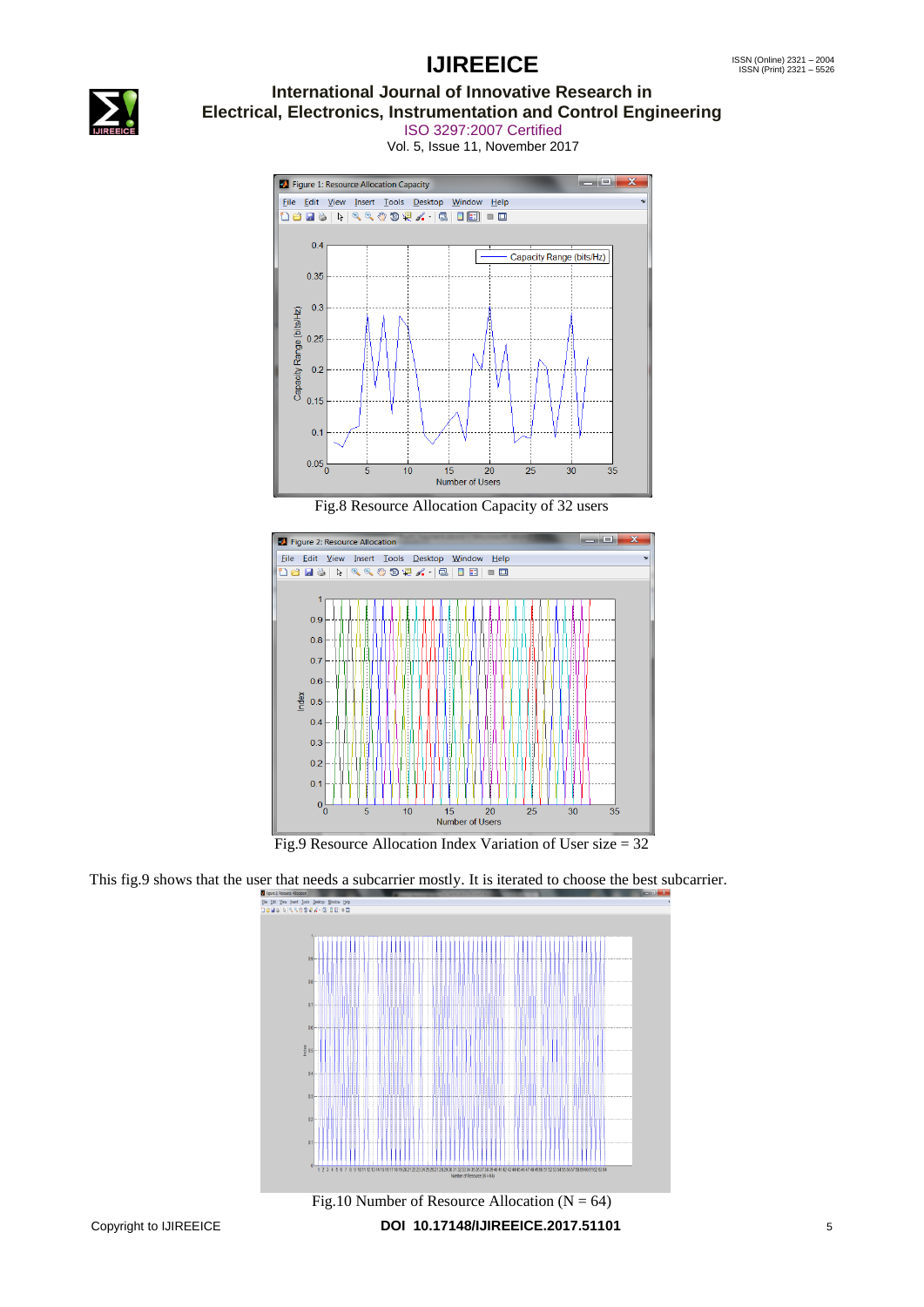

### **International Journal of Innovative Research in Electrical, Electronics, Instrumentation and Control Engineering**

ISO 3297:2007 Certified Vol. 5, Issue 11, November 2017



Fig.11 Transmit Power Allocation capacity of User size = 32

This fig.11 shows the Transmit power allocation for 32 number of users with index variation.

### **7. PERFORMANCE EVALUATION**

The proposed system work performed the experiments on a prostate gene expression micro array dataset. The performance evaluation consider the Bit Error Rate (BER) per subcarrier resulting from the proposed algorithm to solve optimization problem using Greedy search optimization for different channel realizations for  $\gamma_{av}= 30$  dB<sup>7</sup> and  $\alpha = 0.5$ . As can be seen, the resulting BER per subcarrier fluctuates around  $10^{-4}$  and hence, the approximation optimization problem is an acceptable reformulation for searching method. Additionally, the value of the achieved average BER is included in Table 2 to validate the effectiveness of the proposed algorithm to maintain the target BER threshold of  $10^{-4}$ .

| <b>Number of Sub-carrier</b> | <b>Genetic Algorithm</b> | <b>Proposed Greedy Algorithm</b> |
|------------------------------|--------------------------|----------------------------------|
|                              | 4.512                    | 3.12                             |
| 20                           | 3.45                     | 3.32                             |
| 30                           | 3.94                     | 2.14                             |
| 40                           | 3.75                     | 3.55                             |
| 60                           | 3.017                    | 1.17                             |
|                              | 4.48                     | 4.28                             |

Table 2 BER per subcarrier allocation of Greedy algorithm for random channel realizations at  $\alpha = 0.1$  and  $\gamma_{av} = 30$  dB.

In Table 3 represents the BER per subcarrier allocation of Greedy algorithm for random channel realizations at  $\alpha$  $= 0.2$  and  $\gamma_{\text{av}} = 30$  dB.

|  |  | Table 3 BER per subcarrier allocation of Greedy algorithm for random channel realizations at $\alpha = 0.2$ and $\gamma_{av} = 30$ dB. |  |  |  |  |  |
|--|--|----------------------------------------------------------------------------------------------------------------------------------------|--|--|--|--|--|
|--|--|----------------------------------------------------------------------------------------------------------------------------------------|--|--|--|--|--|

| <b>Number of Sub-carrier</b> | <b>Genetic Algorithm</b> | <b>Proposed Greedy Algorithm</b> |
|------------------------------|--------------------------|----------------------------------|
|                              | 5.57                     | 5.14                             |
|                              | 5.10                     | 4.87                             |
| 30                           | 5.39                     | 5.05                             |
|                              | 4.06                     | 3.14                             |
|                              | 3.02                     | 2.39                             |
| hU                           | 4.66                     |                                  |

Table 4 BER per subcarrier allocation of Greedy algorithm for random channel realizations at  $\alpha = 0.3$  and  $\gamma_{av} = 30$  dB.

| <b>Number of Sub-carrier</b> | <b>Genetic Algorithm</b> | <b>Proposed Greedy Algorithm</b> |
|------------------------------|--------------------------|----------------------------------|
|                              | 4.54                     | 4.27                             |
|                              | 6.21                     | 5.47                             |
| 30                           | 5.08                     |                                  |
|                              | 3.12                     | 3.47                             |
| 50                           | 4.112                    | 3.83                             |
| 60                           | 153                      | 3.92                             |